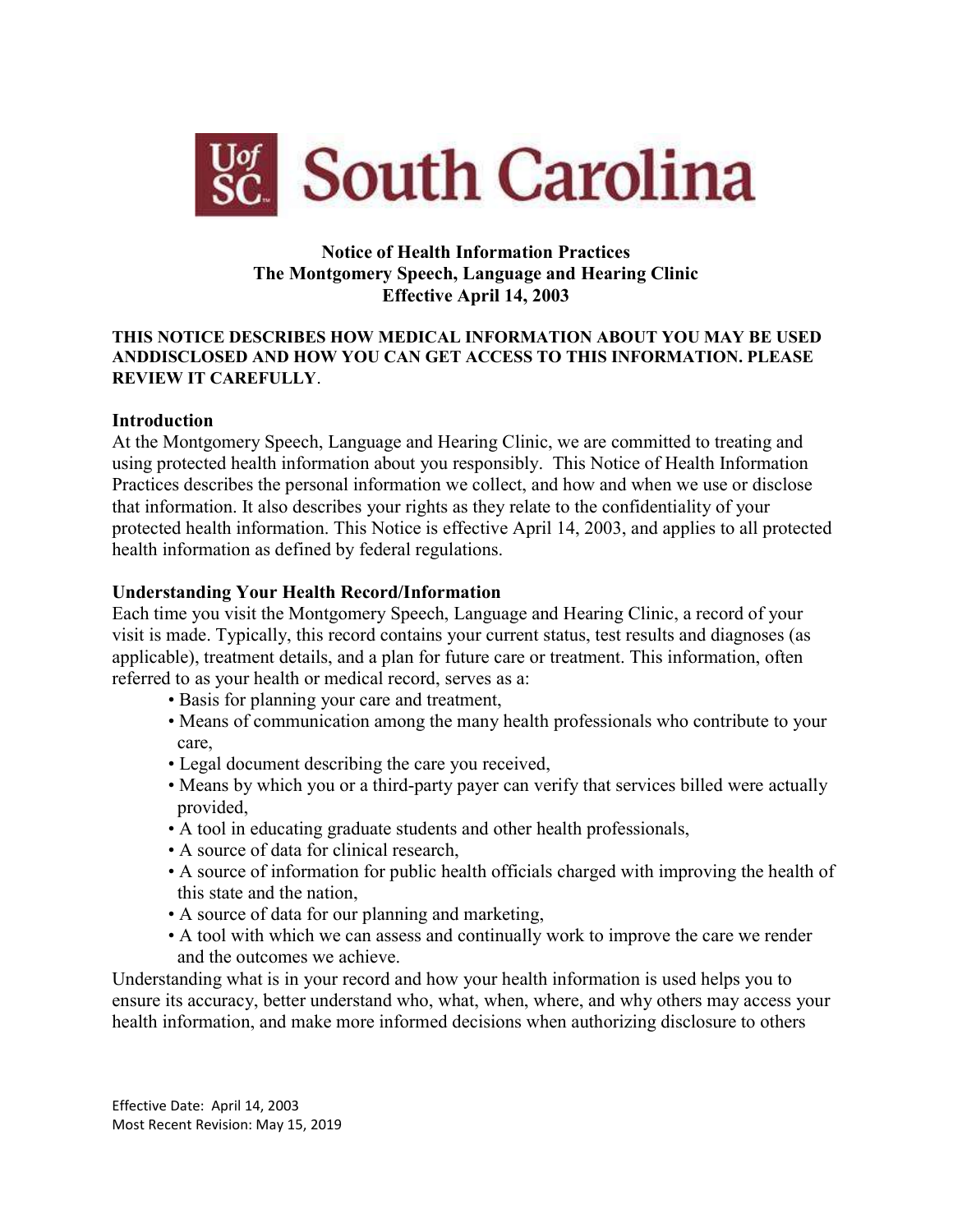## Your Health Information Rights

Although your health record is the physical property of the Montgomery Speech, Language and Hearing Clinic, the information belongs to you. You have the right to:

- Obtain a paper copy of this notice of information practices upon request,
- Inspect and copy your health record,
- Request an amendment to your health record if you believe your medical information is incorrect or incomplete,
- Obtain an accounting of disclosures of your health information,
- Request confidential communications of your health information by alternative means or at alternative locations,
- Request a restriction on certain uses and disclosures of your information; however, the Montgomery Speech, Language and Hearing Clinic is not obligated to agree to the requested restriction,
- Revoke your authorization to use or disclose health information except to the extent that action has already been taken,
- Request a restriction on disclosure of your medical information to a health plan if you pay out of pocket,
- Right of Breach Notification: You may be notified if there is a breach of your medical information.

# Our Responsibilities

The Montgomery Speech, Language and Hearing Clinic is required to:

- Maintain the privacy of your health information,
- Provide you with this notice as to our legal duties and privacy practices with respect to information we collect and maintain about you,
- Abide by the terms of this notice,
- Notify you if we are unable to agree to a requested restriction,

Notify you following a breach of your unsecured protected information, and

• Accommodate reasonable requests you may have to communicate health information by alternative means or at alternative locations.

We reserve the right to change our practices and to make the new provisions effective for all protected health information we maintain. Should our information practices change, we will mail a revised notice to the address you've supplied us, or if you agree, we will email the revised notice to you.

We will not use or disclose your health information without your authorization, except as described in this notice. We will also discontinue to use or disclose your health information after we have received a written revocation of the authorization according to the procedures included in the authorization.

## For More Information or to Report a Problem

If have questions and would like additional information, you may contact the practice's Privacy Officer, Danielle Varnedoe at (803) 777-2614.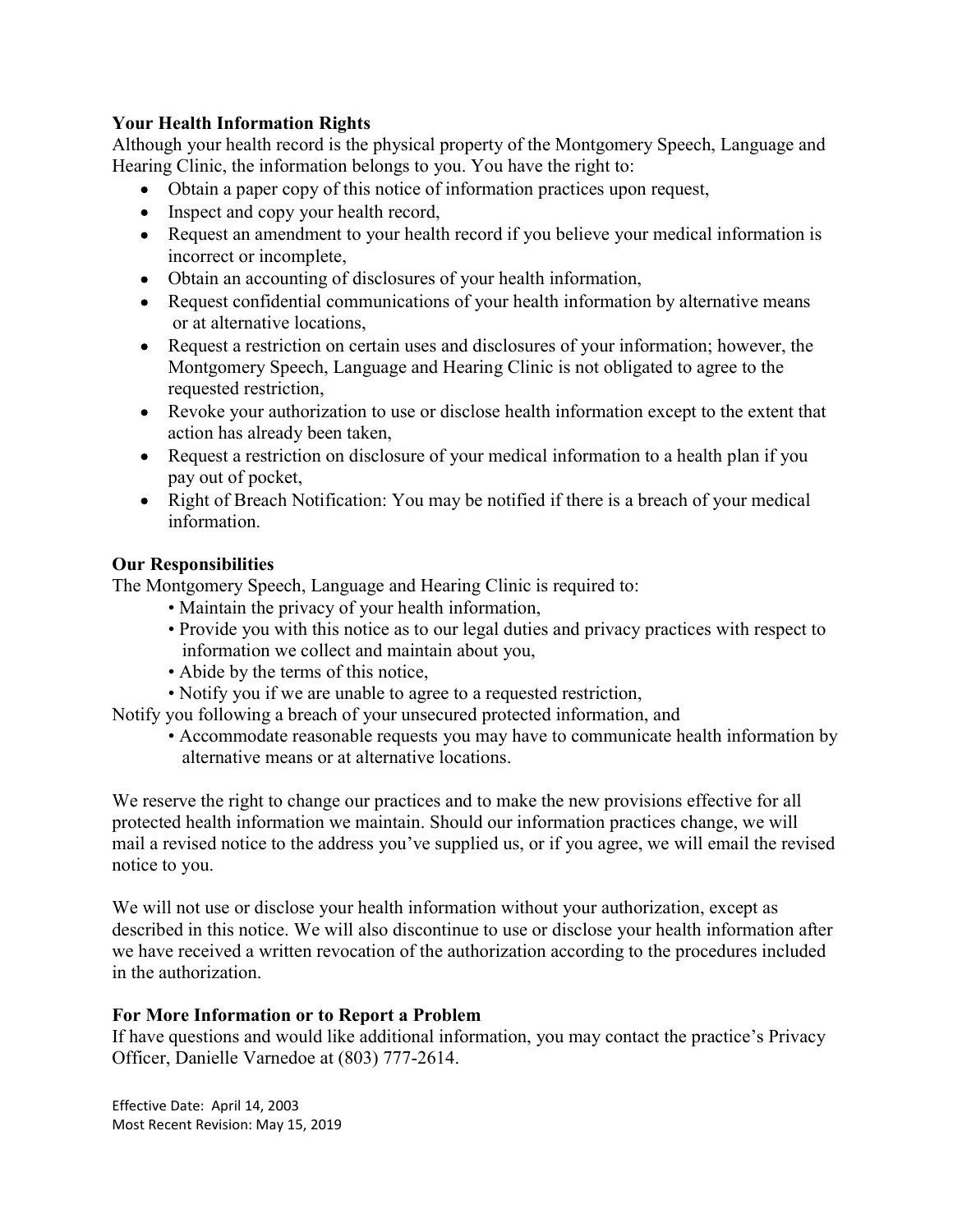If you believe your privacy rights have been violated, you can file a complaint with the practice's Privacy Officer, or with the Office for Civil Rights, U.S. Department of Health and Human Services. There will be no retaliation for filing a complaint with either the Privacy Officer or the Office for Civil Rights. The address for the OCR will be provided upon request.

# Examples of Disclosures for Treatment, Payment and Health Operations

We will use your health information for treatment.

For example: Information obtained by your health care provider(s) will be recorded in your record and used to determine the course of treatment that should work best for you. Your health care provider will document in your record his or her expectations of your treatment, significant observations, and recommendations. In that way, your health care provider(s) will know how you are responding to treatment.

We will also provide your referring physician or a subsequent health care provider with copies of various reports that should assist him or her in treating you should you be discharged from this **Center** 

## We will use your health information for payment.

For example: A bill may be sent to you or a third-party payer. The information on or accompanying the bill may include information that identifies you, as well as your diagnosis, procedures, and supplies used.

## We will use your health information for regular health operations.

For example: Members of the staff, the risk or quality improvement manager, or members of the quality improvement team may use information in your health record to assess the care and outcomes in your case and others like it. This information will then be used in an effort to continually improve the quality and effectiveness of the healthcare and service we provide. Unless you ask for restrictions, your medical information may be disclosed for:

- Appointment reminders
- To inform you of alternative treatments or benefits or services related to your health, which you may opt out of

Further use of your medical information:

Business associates: There are some services provided in our organization through contacts with business associates. Examples include maintenance and cleaning of the building, review of files for documentation of services and appropriate referrals, and computer/technology services. To protect your health information, however, we require the business associate to sign an agreement to safeguard your information.

Directory: We will not disclose ANY personal identifying information or health care information to organizations, individuals, etc. for publication.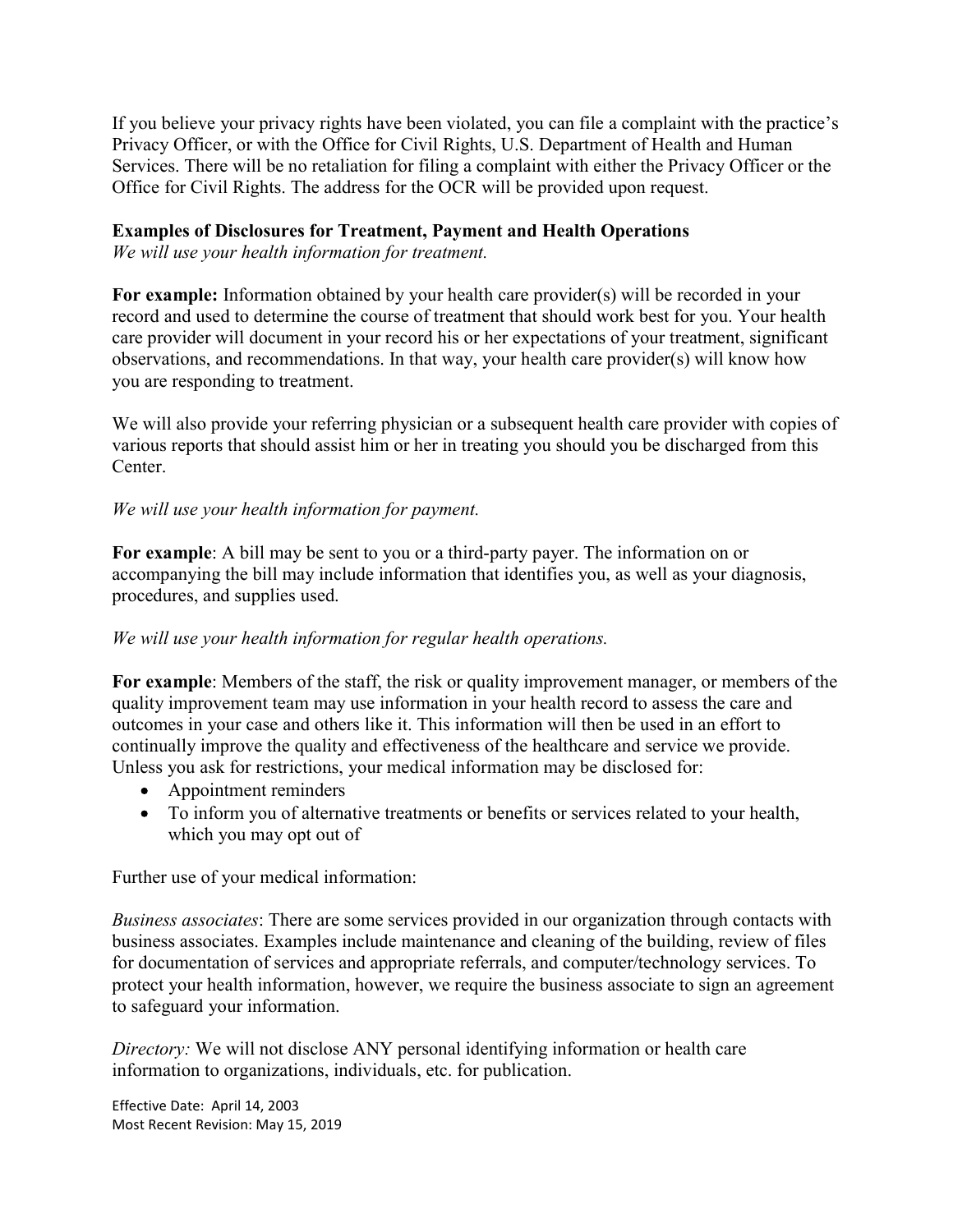Notification: We may use or disclose information to notify or assist in notifying a family member, personal representative, or another person responsible for your care, your location, and general condition.

Communication with family: Health professionals, using their best judgment, may disclose to a family member, other relative, close personal friend or any other person you identify, health information relevant to that person's involvement in your care or payment related to your care.

Research: We may disclose information to researchers when their research has been approved by an institutional review board that has reviewed the research proposal and established protocols to ensure the privacy of your health information. Identifying information is not revealed.

Marketing: We may contact you to provide appointment reminders or information about treatment alternatives or other health-related benefits and services that may be of interest to you.

Fund raising: We may contact you as part of a fund-raising effort.

Food and Drug Administration (FDA): We may disclose to the FDA health information relative to adverse events with respect to food, supplements, product and product defects, or post marketing surveillance information to enable product recalls, repairs, or replacement.

Workers compensation: We may disclose health information to the extent authorized by and to the extent necessary to comply with laws relating to workers compensation or other similar programs established by law.

Public health: As required by law, we may disclose your health information to public health or legal authorities charged with preventing or controlling disease, injury, or disability.

Correctional institution: Should you be an inmate of a correctional institution, we may disclose to the institution or agents thereof health information necessary for your health and the health and safety of other individuals.

Law enforcement: We may disclose your health information for law enforcement purposes as required

by law .

Judicial Proceedings:. We may disclose your health information in response to a court order, subpoena, or discovery request.

Disaster relief: We may disclose health information to disaster relief agencies if you are injured in a disaster